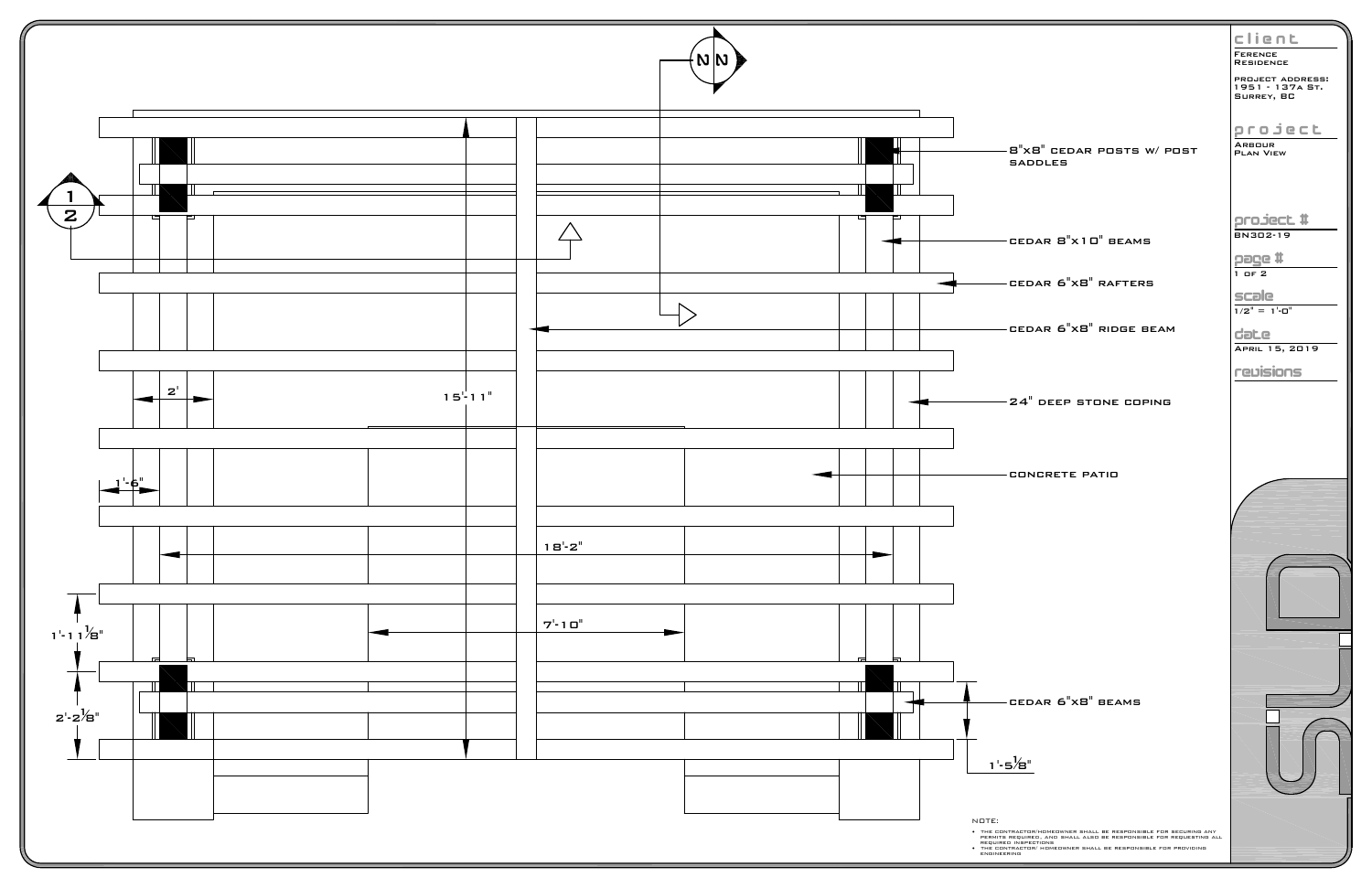

c l i e n t C I I G I C<br>Ference<br>Residence<br>PROJEC 137A ST.<br>1951 - 137A ST.<br>SURREY, BC<br>P C J Q C C L client<br>Ference<br>Residence<br>Project address:<br>1951 - 1374 St.<br>Surrey, BC<br>Project #<br>Arbour<br>Sections Clien<br>FERENCE<br>RESIDENCE<br>RESIDENCE<br>PROJECT<br>JPFOJECT<br>ARBOUR<br>SECTIONS<br>SECTIONS<br>PROJECT prolied<br><sup>BN302-1</sup><br>page # **C** | i d<br>
FERENCE<br>
RESIDE<br>
PROJECTION<br>
2 OF 2<br>
POC<br>
POC<br>
2 OF 2<br>
2 OF 2 scale 1/2" = 1'-0" page<br><sup>2 or 2</sup><br>scale<br>date PROJECT ADDRES<br>1951 - 1374 ST<br>SURREY, BC<br>**OFFO JECT**<br>ARBOUR<br>SECTIONS<br>BN302-19<br>**PROJECT**<br>2 OF 2<br>SCO**IC**<br>1/2" = 1'-0"<br>**COLE**<br>APRIL 15, 2019 · the contractor/homeowner shall be responsible for securing any **permits required, and shall also be repremient**<br>permits required, and shall also be responsible for requenting any<br>permits required, and shall also be responsible for requesting all **THE SECTABLE INSPECTABLE**<br>THE CONTRACTOR/HOME<br>PERNITS REQUIRED , AN<br>REQUIRED INSPECTIONS **NOTE:**<br>• The contractor/homeowner shall be responsible for securing any<br>• PEMITS REQUIREO, AND SHALL ALSO BE RESPONSIBLE FOR REQUESTING ALL<br>• THE CONTRACTOR/ HOMEOWNER SHALL BE RESPONSIBLE FOR PROVIDING<br>• THE CONTRACTOR/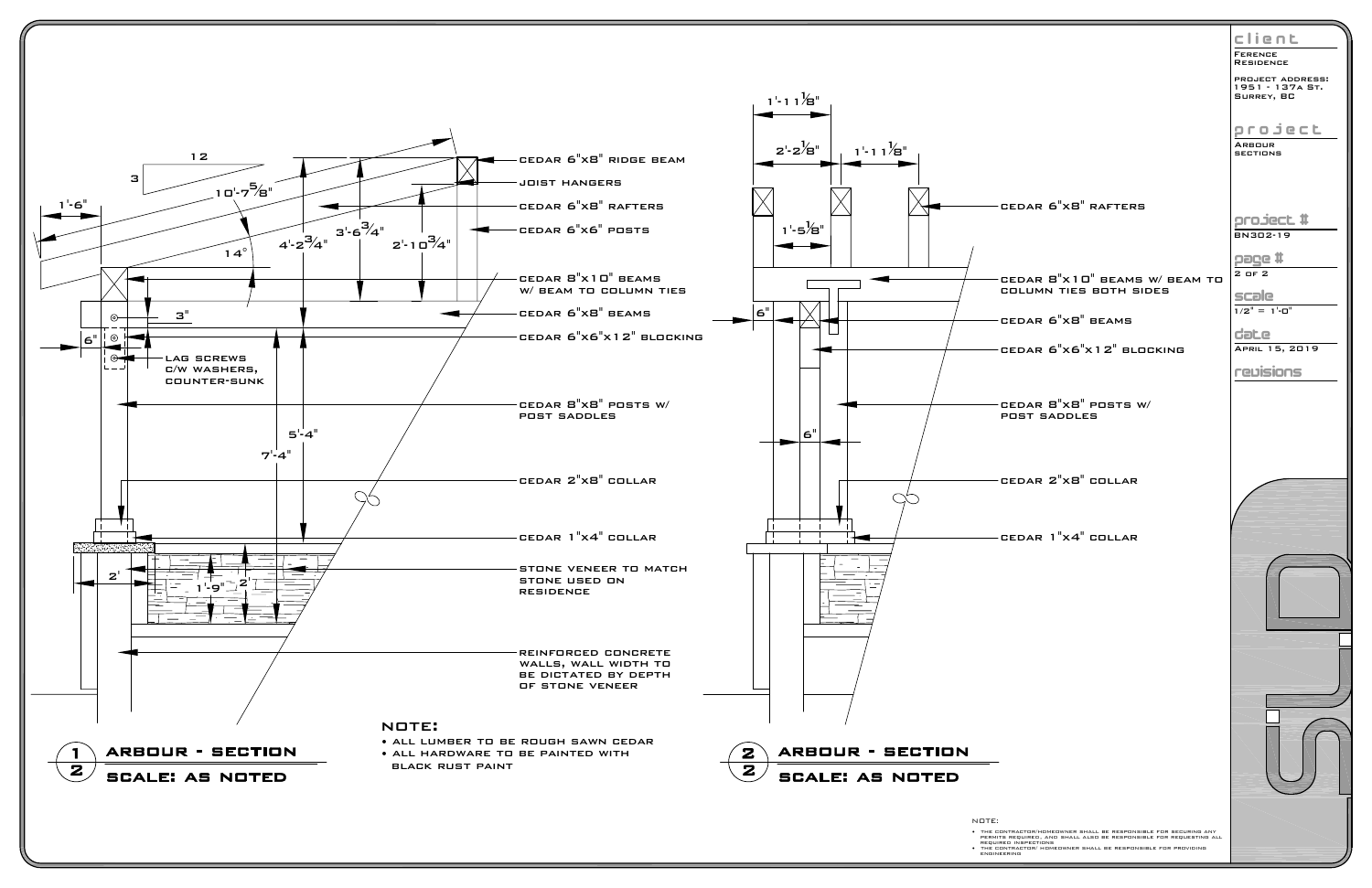